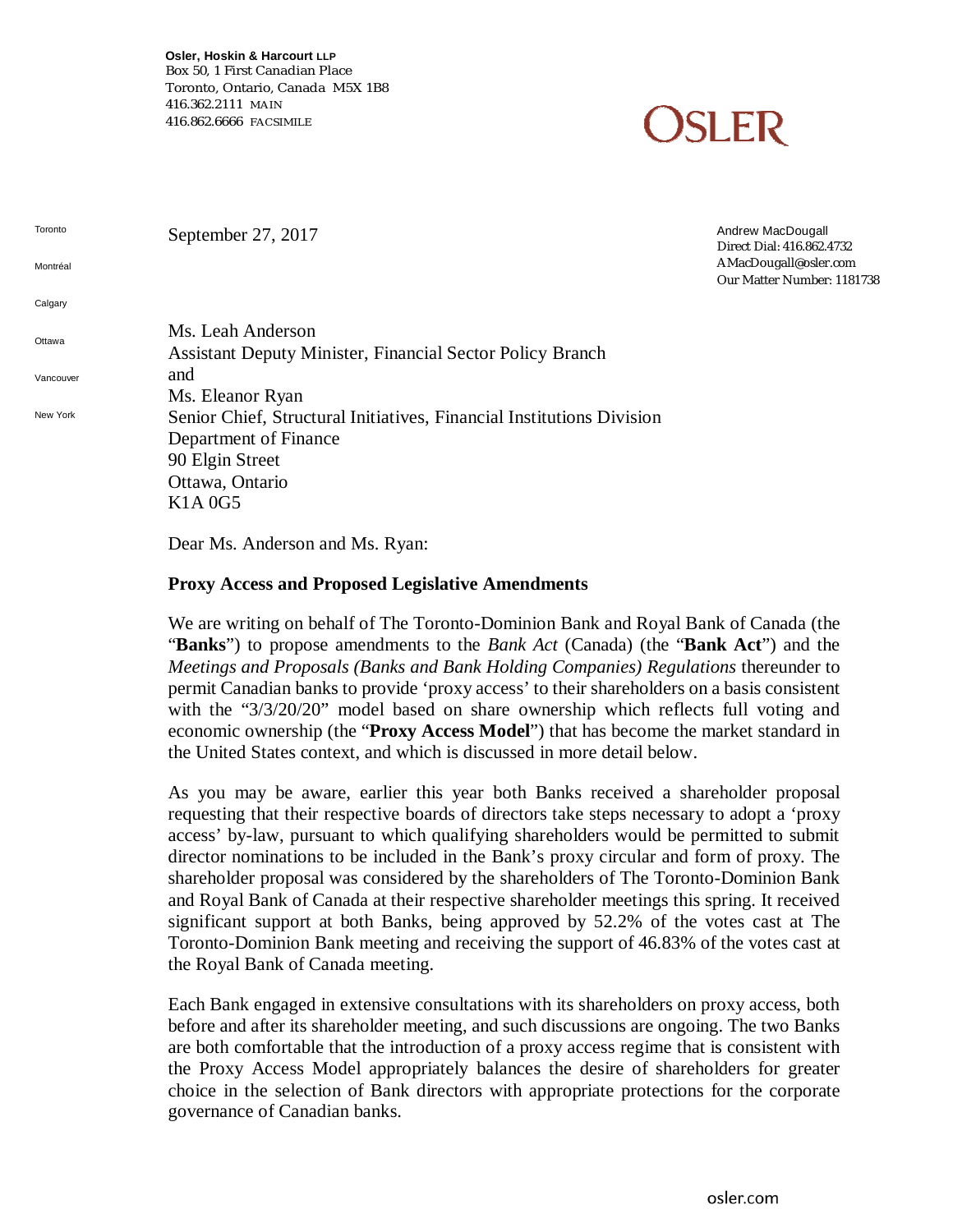# **OSLER**

Page 2

However, in order to implement such a proxy access regime, changes to banking legislation are needed. Pending such changes, the Banks propose to voluntarily introduce a policy to provide proxy access rights to their shareholders that reflects the Proxy Access Model, except that it will require a minimum ownership threshold of 5%, rather than the 3% standard adopted in the Proxy Access Model, unless and until the proposed legislative changes are made.

Consistent with their respective commitments to update shareholders on the proxy access issue, both Banks intend to disclose to their shareholders that they have made this submission to the Department of Finance.

### *Evolution of Proxy Access in the U.S.*

Proxy access has been an issue of significant focus in the U.S. for government, regulators, shareholders and corporations alike for a number of years. The most recent developments were prompted in part by section 971 of the *Dodd-Frank Wall Street Reform and Consumer Protection Act* which authorized the Securities and Exchange Commission (the "**SEC**") to promulgate rules allowing certain shareholders to include director nominees in the corporation's proxy materials. In 2010, the SEC therefore adopted a proxy access rule that would have permitted a shareholder or a group of shareholders holding at least 3% of the outstanding shares over a continuous period of three years to submit nominees for up to 25% of the board. However, the SEC rule was the subject of a successful court challenge and struck down. Subsequently, U.S. institutional shareholders sought to introduce proxy access by initiating shareholder proposals in line with the SEC's proposed rule, and have had considerable success. Research released in July 2017 shows that over 85% of S&P 100 companies, and over 60% of S&P 500 companies, have now amended their by-laws to provide for proxy access. 1

Proxy access generally has received the support of several large U.S. institutional shareholders, including BlackRock, California Public Employees' Retirement System, California State Teachers' Retirement System, State Street, T. Rowe Price and Vanguard. Proxy advisory firms, such as Institutional Shareholder Services (ISS) and Glass Lewis, generally recommend in favour of the adoption of proxy access provided it conforms with their expectations.

 $\overline{a}$ <sup>1</sup> As reported in Sullivan & Cromwell LLP's 2017 Proxy Season Review dated July 17, 2017, available at: [https://www.sullcrom.com/siteFiles/Publications/SC\\_Publication\\_2017\\_Proxy\\_Season\\_Review.pdf](https://www.sullcrom.com/siteFiles/Publications/SC_Publication_2017_Proxy_Season_Review.pdf) (last referenced on September 22, 2017).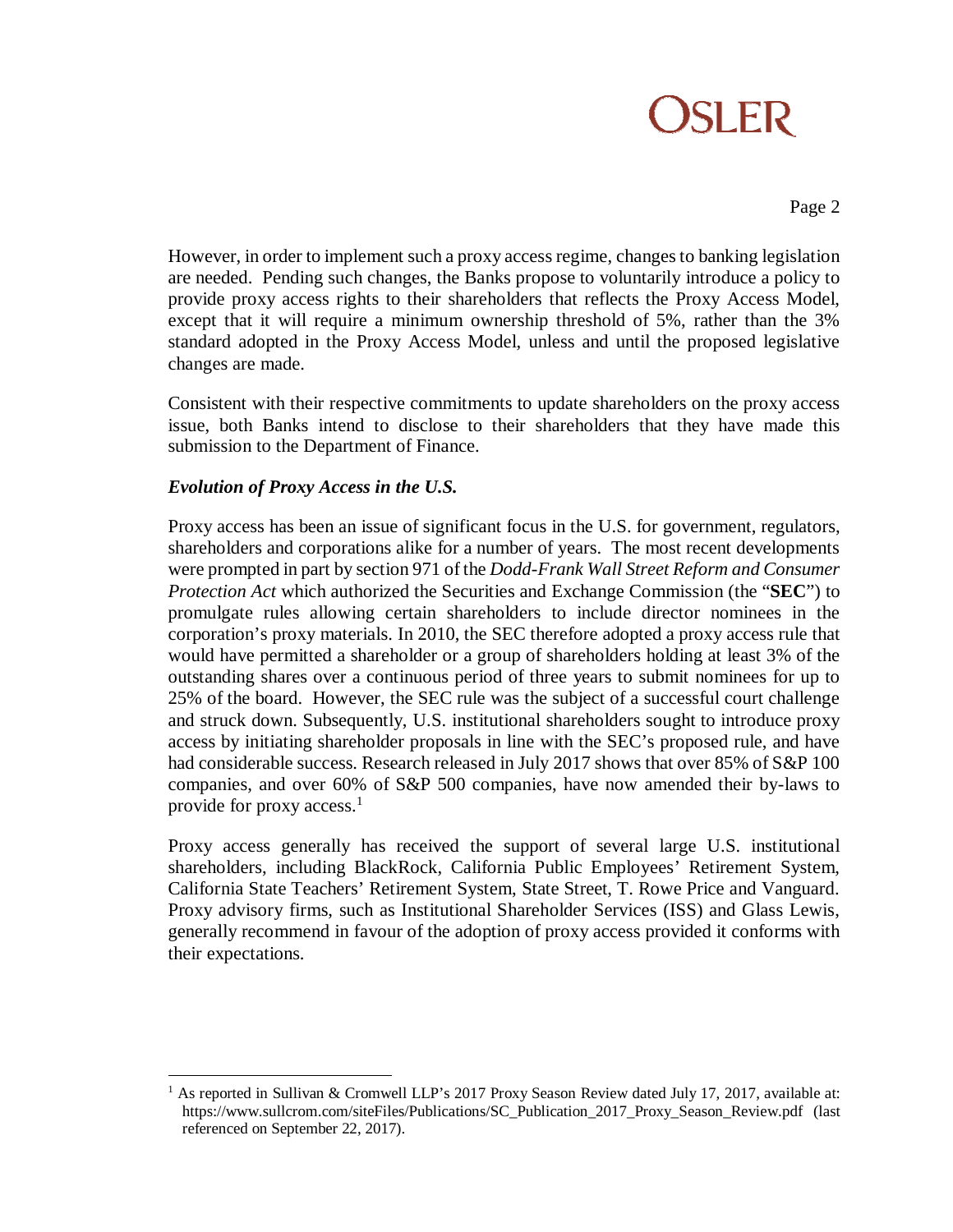# **OSLER**

Page 3

As noted above, the Proxy Access Model that has evolved in the U.S. includes the following features:

- up to 20 registered or beneficial owners of shares may form a nominating group;
- the nominating shareholder (or a group of nominating shareholders) must meet an ownership threshold of 3%;
- shares equal to the 3% minimum ownership threshold must have been held by the nominating shareholder (or by the group of nominating shareholders collectively) for at least three years prior to the date the nomination is submitted; and
- the number of proxy access nominees does not exceed the greater of 20% of the board or two proxy access nominees.

Ownership of shares under the Proxy Access Model is tested on the basis of full voting and economic ownership. This is an important feature of the Proxy Access Model as it helps to mitigate the risk of "empty voting" or other situations where a person holding a voting right attached to a share has reduced or eliminated its economic interest in that share, meaning that the person may realize economic consequences from a vote that are different from those that would be realized by other shareholders.

#### *Shareholder Proposals Including Director Nominations Under the Bank Act*

Proxy access has historically received less attention in Canada than in the U.S. as a result of the more expansive shareholder proposal mechanics contained in the *Canada Business Corporations Act* and under the various provincial corporate law statutes. The Bank Act contains similar provisions which permit qualifying shareholders to submit a shareholder proposal which includes director nominees to be included in management proxy circular for a bank's annual meeting. The minimum ownership threshold for submitting such a shareholder proposal is 5%. For all shareholder proposals (including a proposal which includes director nominees), the shareholder must have held at least the prescribed number of shares for at least six months prior to submitting the proposal. The number of director nominees which may be submitted is unlimited and there are no limits under the Bank Act on the number of registered or beneficial owners of shares who may form a nominating group.

#### *Canadian Institutional Shareholders Advocate for Proxy Access*

Despite the shareholder proposal mechanics generally available under Canadian corporate law (and the corresponding provisions in the Bank Act), in May 2015 the Canadian Coalition for Good Governance ("**CCGG**") issued a policy paper entitled "Shareholder Involvement in the Director Nomination Process: Enhanced Engagement and Proxy Access". CCGG's members include a wide range of institutional investors with interests in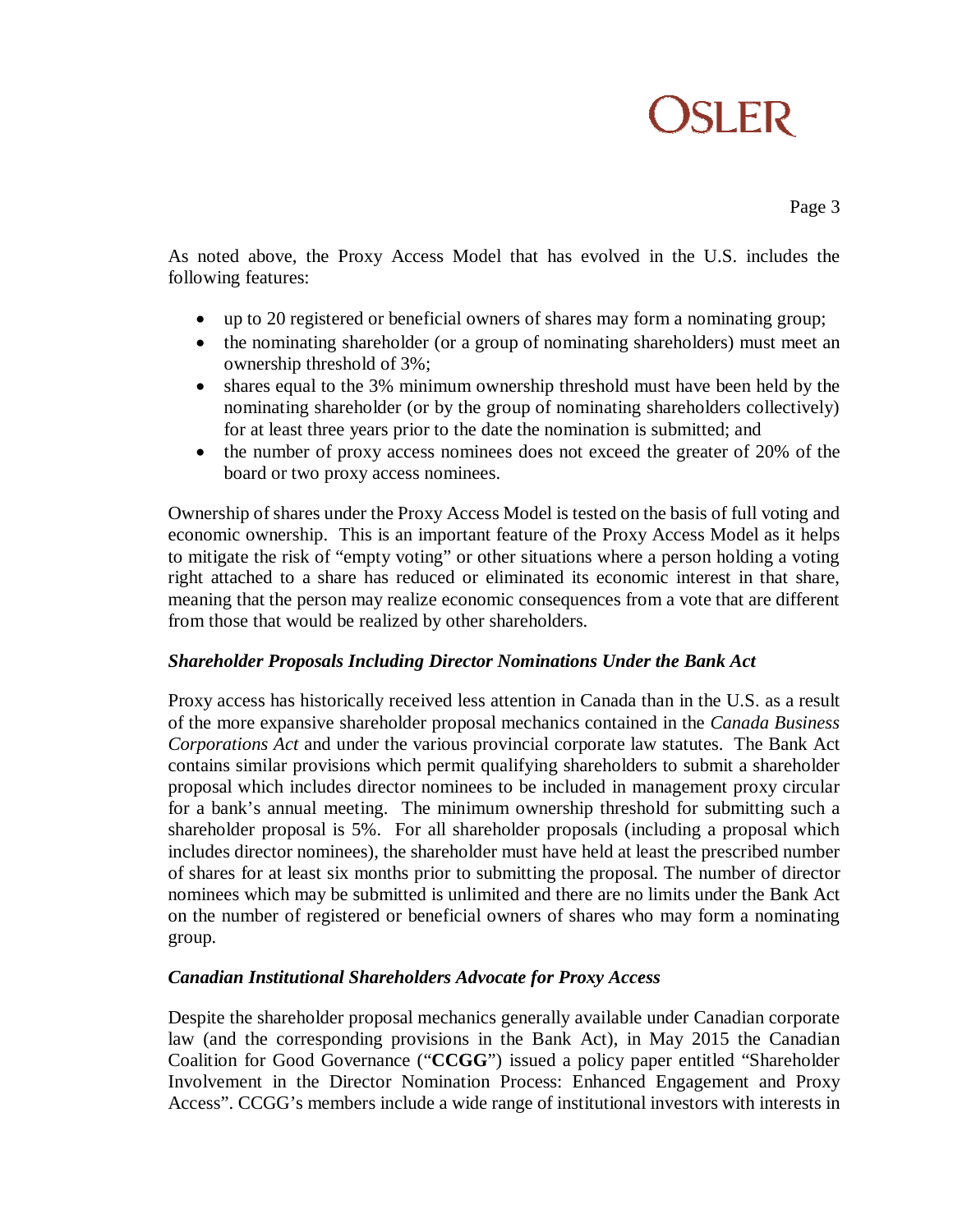# **OSLER**

Page 4

Canada, including pension funds, mutual funds and third party money managers, who together manage approximately \$3 trillion in assets.

The proposal set out in CCGG's policy paper contemplated lowering the ownership threshold from 5% to 3% in the case of corporations with a market capitalization of \$1 billion or more, but did not require the nominating shareholder to hold any shares for a period of time prior to the submission, and would have limited the number of nominees to a maximum of three or 20% of the board. However, we understand that CCGG is reviewing the position taken in its policy paper and that it will support a requirement that the nominating shareholder must hold shares equal to the relevant minimum ownership threshold for at least three years prior to the date the nomination is submitted (i.e. at a 3% threshold for the Banks, since both have a market capitalization of greater than \$1 billion). In addition, we understand that CCGG will be making a separate submission to you in support of legislative amendments in this regard*.*

### *Proposed Legislative Changes*

In light of these various developments, both of the Banks support the adoption of proxy access on a basis which incorporates all features of the Proxy Access Model. Although the 3% ownership level in any such regime would be lower than the 5% minimum required for a shareholder proposal including nominations for the election of directors submitted under the Bank Act, the Banks believe that the requirement for the shares to have been held for at least three years prior to the submission of the proposal adequately ensures that only those shareholders with a material investment may take advantage of the proxy access mechanism. In addition, the limit on the number of proxy access nominees that may be submitted via proxy access in any such regime provides protection against the risk (which exists today under the Bank Act shareholder proposal regime) that directors may elect a board whose composition fails to meet the standards prescribed under the Bank Act, applicable securities law or provided for in applicable regulatory guidelines.

Legislative changes are necessary to introduce proxy access in the form outlined above. The Banks propose that section 143(4) of the Bank Act be amended to provide that a shareholder proposal may include nominees for director if shares representing at least 3% of the outstanding shares have been held for at least 3 years by up to 20 nominating shareholders and the nominations are for not more than 20% of the board and other requirements prescribed by regulation are met. These prescribed requirements would be set out in an amendment to the *Meetings and Proposals (Banks and Bank Holding Companies) Regulations*. Attached as Appendix A is the proposed text of these legislative changes.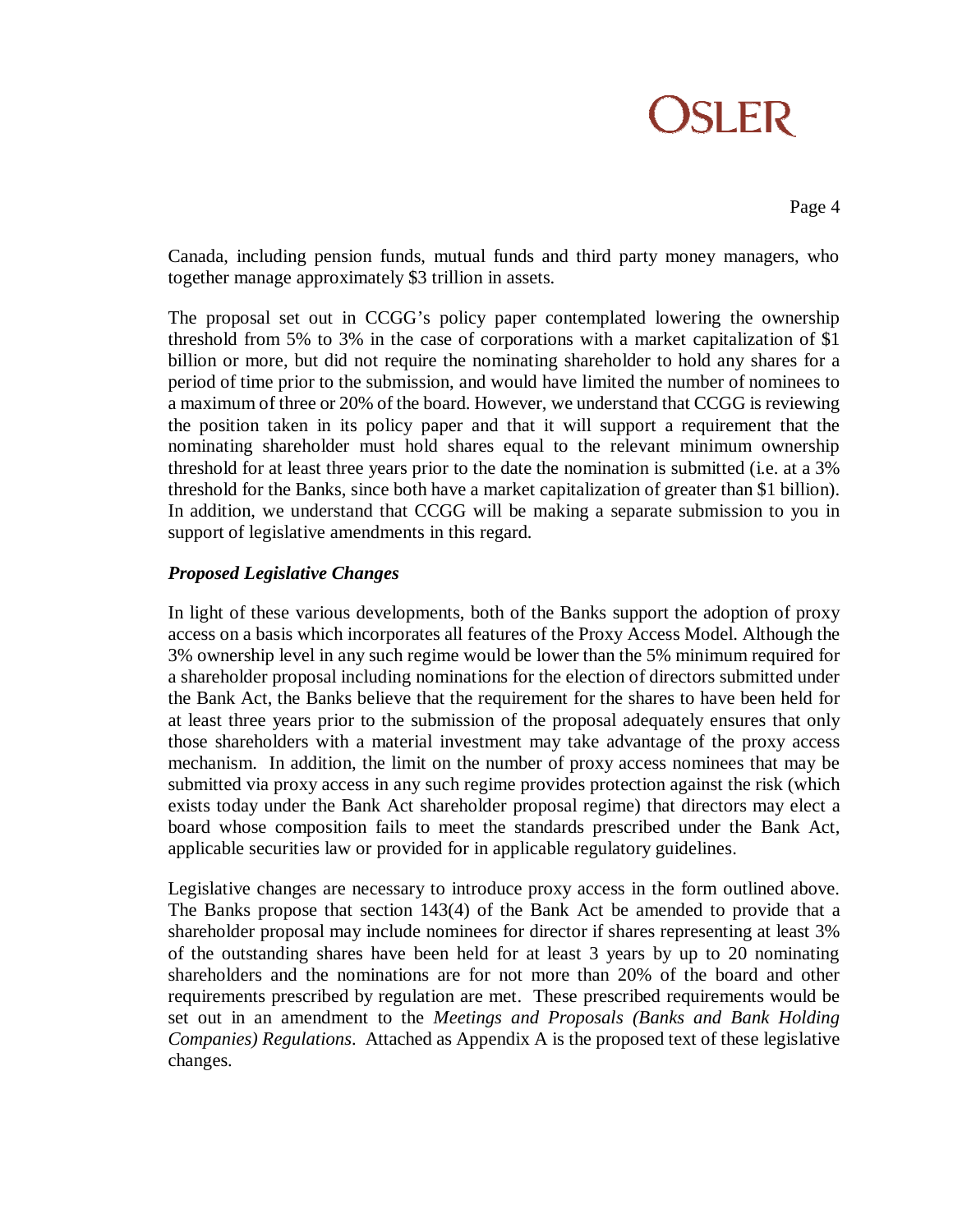

Page 5

The Banks also support the harmonization of the definition of "solicitation" and the solicitation exemptions under the Bank Act with the corresponding provisions under applicable Canadian securities law.

We look forward to speaking with you about the proposed changes.

Sincerely,  $\frac{1}{\text{Ann:inv}}$ 

cc:

*Mr. Brian Levitt, Chairman of the Board, TD Bank Group*

*Ms. Kathleen Taylor, Chair of the Board, Royal Bank of Canada*

*Mr. Bharat Masrani, Group President and Chief Executive Officer, TD Bank Group*

*Mr. David McKay, President and Chief Executive Officer, Royal Bank of Canada*

*Ms. Norie Campbell, Group Head and Chief General Counsel, TD Bank Group*

*Mr. David Onorato, Executive Vice President and General Counsel, Royal Bank of Canada*

*Ms. Judy Cameron, The Office of the Superintendent for Financial Institutions*

*Ms. Carolyn Rogers, The Office of the Superintendent for Financial Institutions*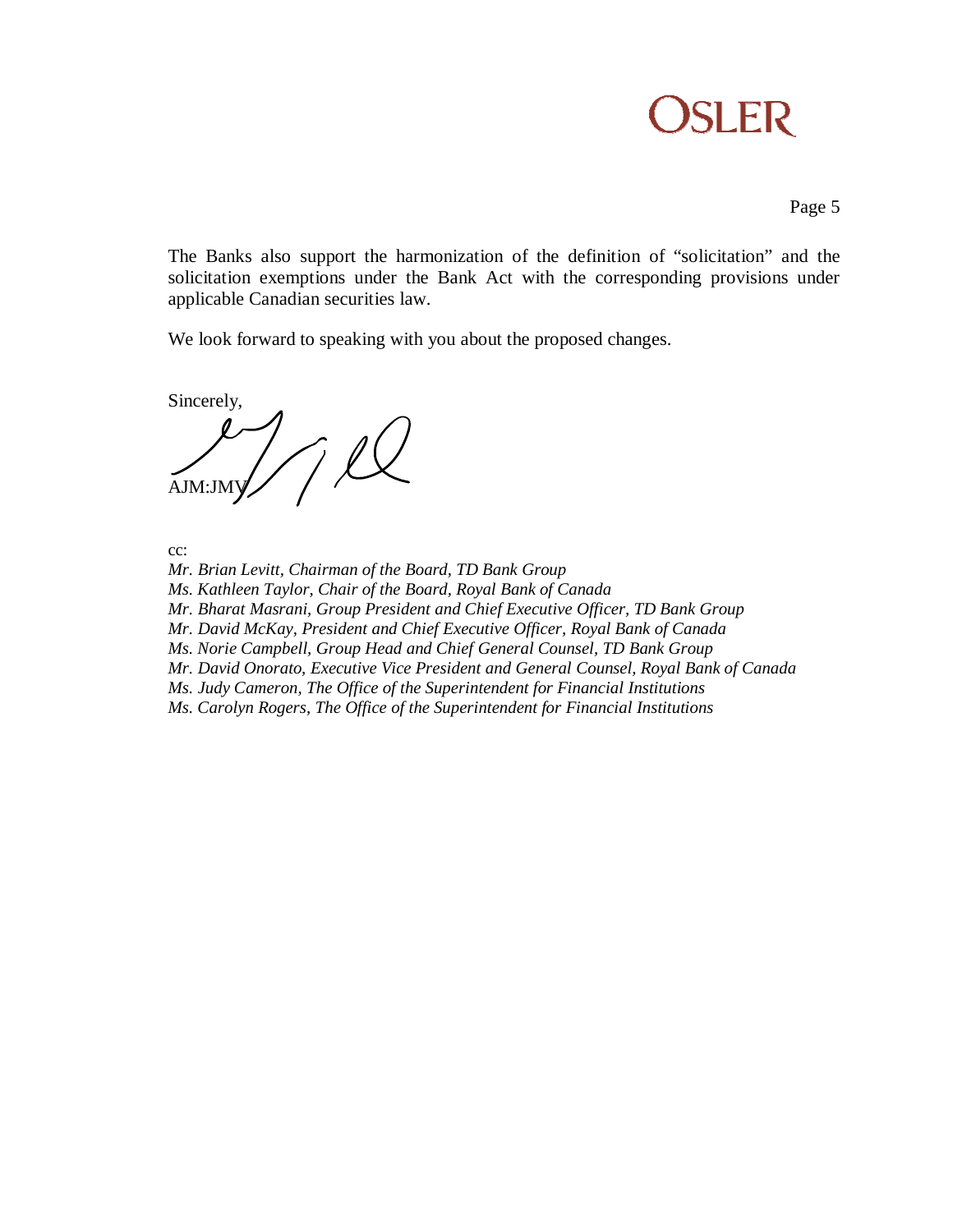# **APPENDIX A Proposed Legislative Changes**

(See Attached)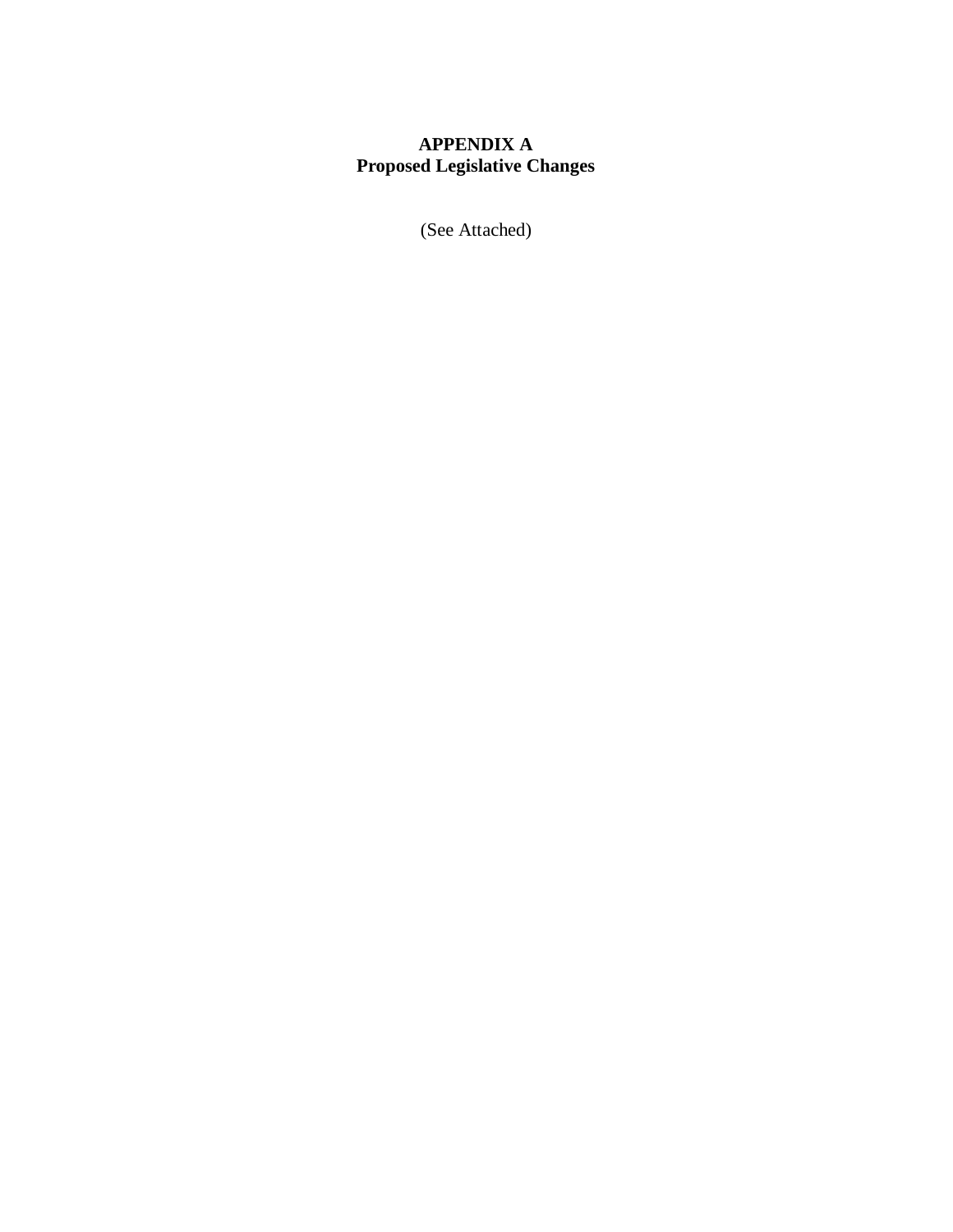## **Excerpt from the** *Bank Act*

## **Proposals**

**143 (1)** Subject to subsections (1.1) and, (1.2) and (4), a registered holder or beneficial owner of shares of a bank that is not a federal credit union that may be voted at an annual meeting of shareholders may

**(a)** submit to the bank notice of any matter that they propose to raise at the meeting (in this section and section 144 referred to as a "proposal"); and

**(b)** discuss at the meeting any matter in respect of which they would have been entitled to submit a proposal.

#### **Eligibility to submit proposal**

**(1.1)** ToSubject to subsection (4), to be eligible to submit a proposal a person shall

**(a)** for at least the prescribed period be the registered holder or beneficial owner of at least the prescribed number of the bank's outstanding shares; or

**(b)** have the support of persons who, in the aggregate and including or not including the person who submits the proposal, have for at least the prescribed period been the registered holders or beneficial owners of at least the prescribed number of the bank's outstanding shares.

#### **Information to be provided**

**(1.2)** A proposal is to be accompanied by the following information:

**(a)** the name and address of the person submitting the proposal and the names and addresses of their supporters, if any; and

**(b)** the number of shares held or owned by the person and their supporters, if any, and the date that the shares were acquired.

#### **Information not part of proposal**

**(1.3)** The information provided under subsection (1.2) does not form part of a proposal or of the supporting statement referred to in subsection (3) and is not to be included for the purpose of the prescribed maximum number of words referred to in subsection (3).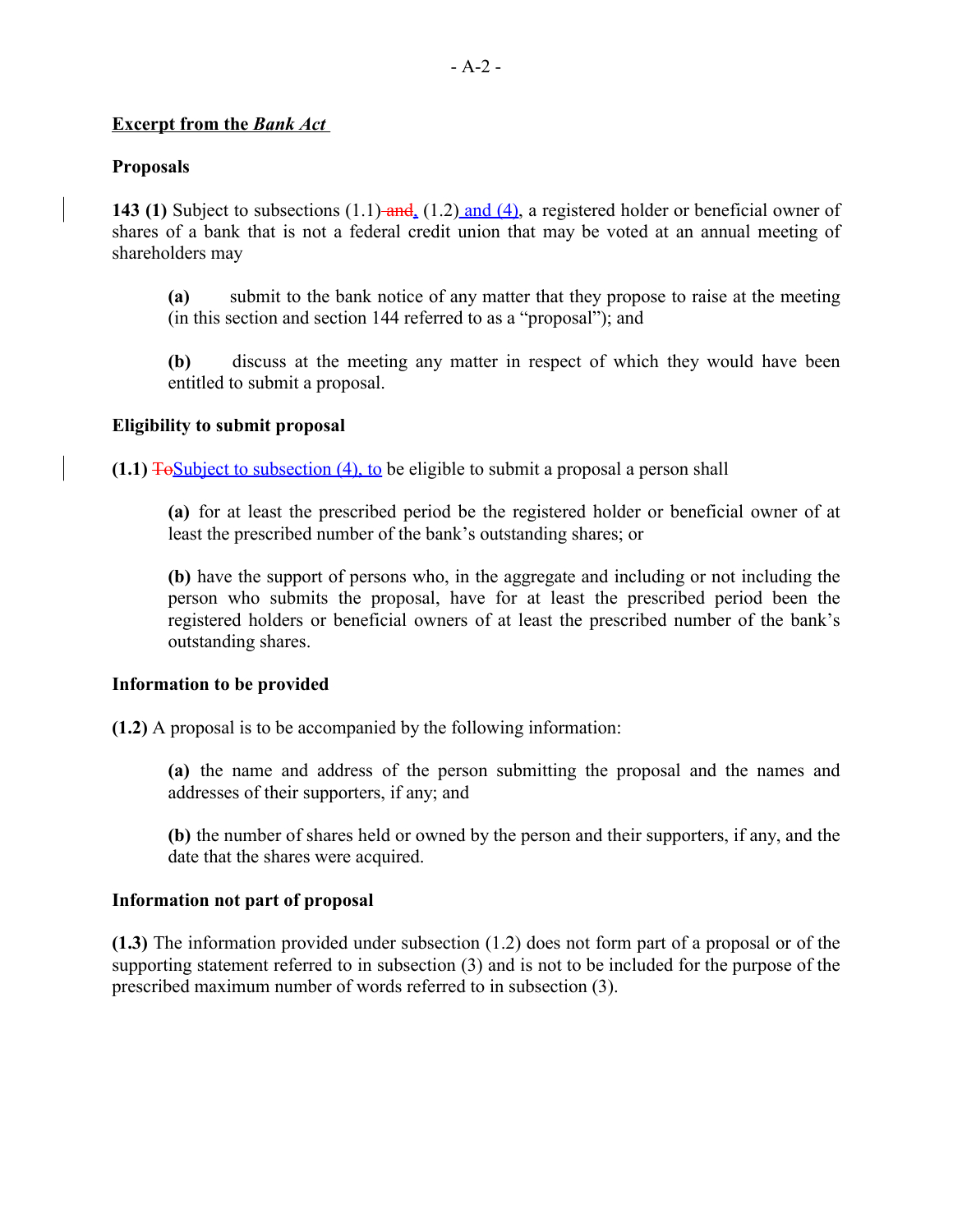### **Proof may be required**

**(1.4)** If the bank requests within the prescribed period that a person provide proof that they are eligible to submit a proposal, the person shall within the prescribed period provide proof that they meet the requirements of subsection  $(1.1)$  or the requirements in connection with a proposal submitted pursuant to subsection (4), as the case may be.

### **Management proxy**

**(2)** A bank that solicits proxies shall, in the management proxy circular required by subsection 156.05(1), set out any proposal of a shareholder submitted for consideration at a meeting of shareholders or attach the proposal to the management proxy circular.

#### **Supporting statement**

**(3)** At the request of the person who submits a proposal, the bank shall set out in the management proxy circular or attach to it the person's statement in support of the proposal and their name and address. The statement and proposal together are not to exceed the prescribed maximum number of words.

#### **Nomination of directors**

143**(4)** A proposal may include nominations for the election of directors if it is signed by one or more registered holders or beneficial owners of shares representing in the aggregate not less than 5\*% of the shares of the bank or \*5\*% of the shares of a class of \*its \*shares entitled to vote at the meeting at which the proposal is to be presented\*.persons and

**(a)** each of whom individually owns shares as determined in the prescribed manner and which have been owned for a continuous period of at least three years immediately before and including the day on which the proposal is submitted;

**(b)** who collectively own an aggregate number of shares determined pursuant to subsection (4)(a) equal to not less than  $3^{*}\%$  of the shares of the bank or  $*3^{*}\%$  of the shares of a class of \*\*shares entitled to vote at the meeting at which the proposal is to be presented\*;

**(c)** in the case of a proposal signed by more than one person, the number of persons signing the proposal does not exceed 20 persons, subject to any prescribed exception; and

**(d)** if the persons signing the proposal rely on an exception as provided under subsection (4)(c) and the bank requests within the prescribed period that the persons signing the proposal provide proof of entitlement to rely on the prescribed exception, such proof is provided within the prescribed period.

**(4.1)** The maximum aggregate number of persons which may be nominated for election as directors at a meeting of shareholders pursuant to one or more proposals submitted under subsection (4) shall not exceed the greater of (a) two; and (b) the number that is not in excess of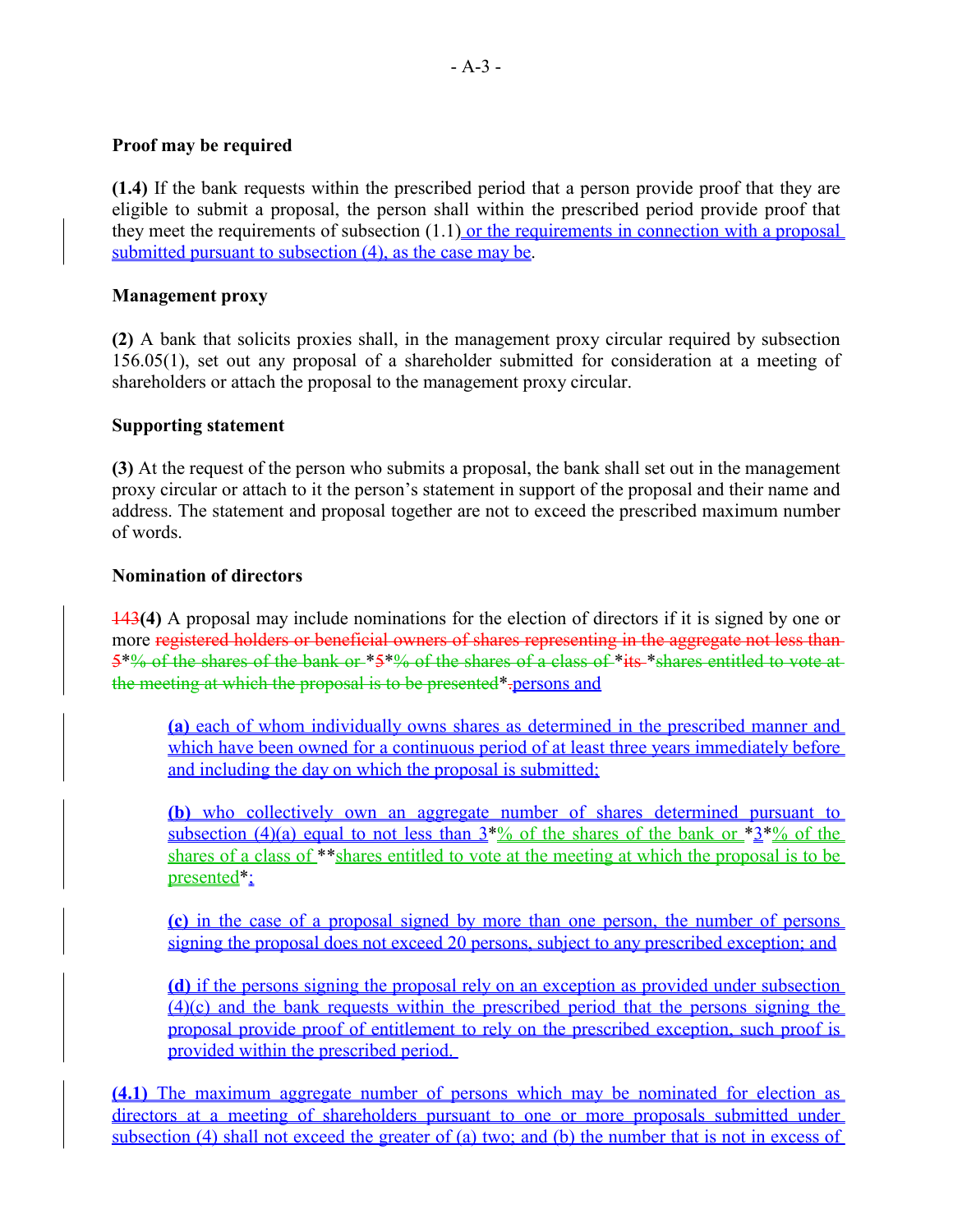20% of the total number of directors of the bank on the last day on which a proposal may submitted under subsection 143(5)(a).

**(4.2)** The maximum aggregate number of persons which may be nominated for election as directors at a meeting of shareholders pursuant to one or more proposals submitted under subsection (4) shall be reduced in the prescribed circumstances.

**(4.3)** If the aggregate number of persons nominated for election as directors at a meeting of shareholders pursuant to one or more proposals submitted under subsection (4) exceeds the maximum number which may be nominated as calculated pursuant to subsections (4.1) and (4.2). then the selection of the persons to be nominated for election as directors pursuant to subsection 143(4) from among such aggregate number shall be determined in accordance with the prescribed process.

**(4.4)** A bank is not required to comply with subsections (2) and (3) in respect of any nomination for the election of directors, and shall not be required to consider any replacement or substitute nomination for director from the persons who signed the proposal or any other person, if

**(a)** the nomination is included in a proposal which does not meet the requirements of subsection (4) or ceases to meet such requirements prior to the end of the meeting;

**(b)** the nomination is withdrawn by the persons signing the proposal;

**(c)** it was necessary to select from among the persons to be nominated pursuant to subsection (4.3) and the person nominated was not selected; or

**(d)** the person nominated is or becomes unwilling to serve as a director of the bank.

# **Exemptions**

**(5)** A bank is not required to comply with subsections (2) and (3) if

**(a)** the proposal is not submitted to the bank at least the prescribed number of days before the anniversary date of the notice of meeting that was sent to shareholders in respect of the previous annual meeting of shareholders;

**(b)** it clearly appears that the primary purpose of the proposal is to enforce a personal claim or redress a personal grievance against the bank or its directors, officers or security holders;

**(b.1)** it clearly appears that the proposal does not relate in a significant way to the business or affairs of the bank;

**(c)** the person submitting the proposal failed within the prescribed period before the bank receives their proposal to present, in person or by proxy, at a meeting of shareholders a proposal that at their request had been set out in or attached to a management proxy circular;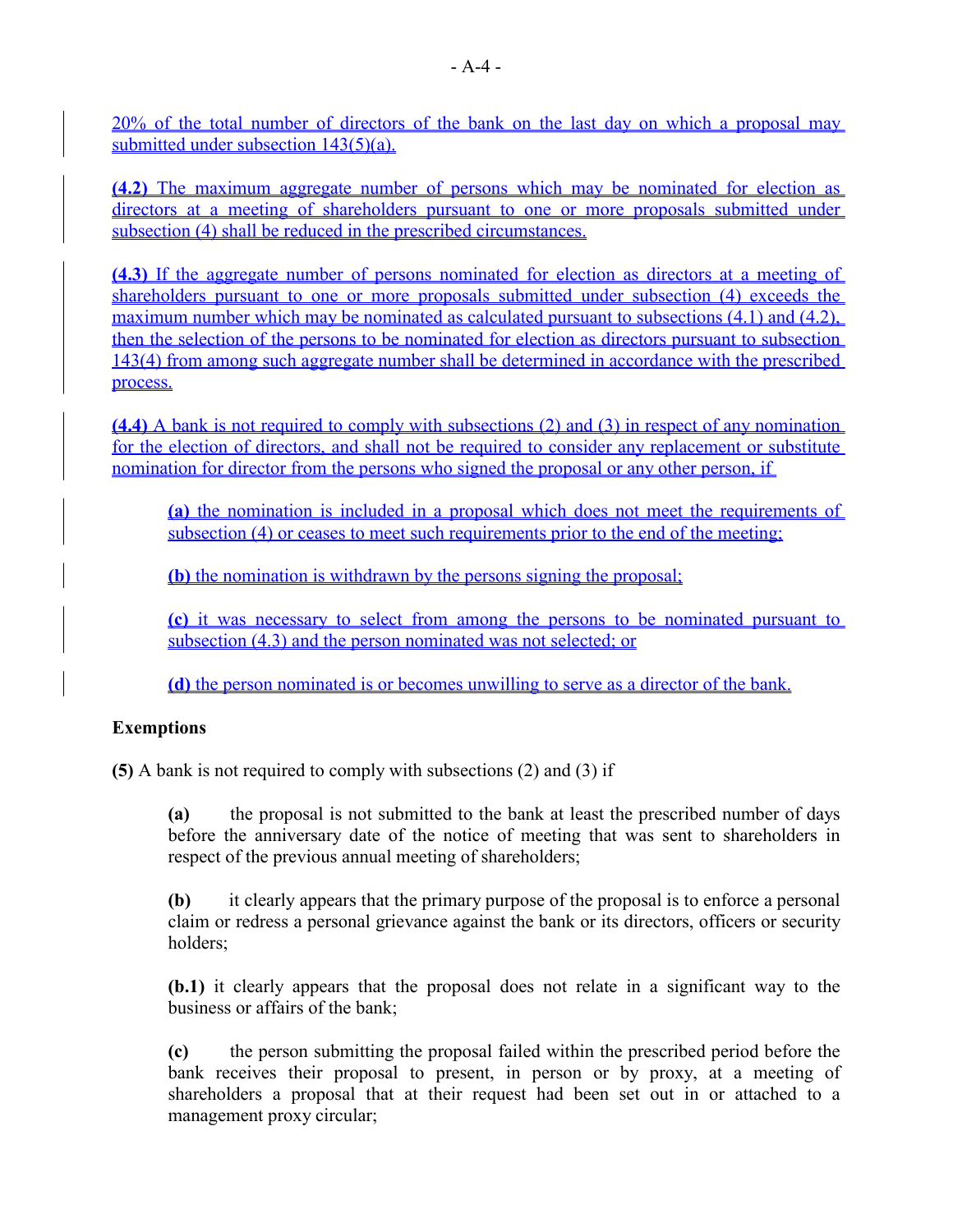**(d)** substantially the same proposal was set out in or attached to a management proxy circular or dissident's proxy circular relating to, and presented to shareholders at, a meeting of shareholders held within the prescribed period before the receipt of the proposal and did not receive the prescribed minimum amount of support at the meeting; or

**(e)** the rights conferred by subsections (1) to (4) are being abused to secure publicity.

## **Bank may refuse to include proposal**

**(5.1)** If a person who submits a proposal fails to continue to hold or own shares in accordance with paragraph  $(1.1)(a)$  or, as the case may be, does not continue to have the support of persons who are in the aggregate the registered holders or beneficial owners of the prescribed number of shares in accordance with paragraph  $(1.1)(b)$  until the end of the meeting, the bank is not required to set out any proposal submitted by that person in or attach it to a management proxy circular for any meeting held within the prescribed period after the day of the meeting.

#### **Immunity for proposal and statement**

**(6)** No bank or person acting on behalf of a bank incurs any liability by reason only of circulating a proposal or statement in compliance with subsections (2) and (3).

# **Excerpt from the** *Meetings and Proposals (Banks and Bank Holding Companies) Regulations*

…

#### **Shareholder and Member Proposals**

**4 (1)** For the purposes of subsections 143(1.1) and 732(1.1) of the Act, the prescribed number of the bank's or the bank holding company's outstanding shares is the number of voting shares

**(a)** that is equal to 1% of the total number of the bank's or the bank holding company's outstanding voting shares as of the day on which the proposal is submitted; or

**(b)** whose fair market value, as determined at the close of business on the day before the day on which the proposal is submitted, is at least \$2,000.

**(2)** For the purposes of subsections 143(1.1) and 732(1.1) of the Act, the prescribed period for the person to have been the registered holder or beneficial owner is the six-month period immediately before the day on which the proposal is submitted.

**(3)** For the purpose of subsection 144.1(2) of the Act, the prescribed period is six months.

**5** For the purposes of subsections 143(1.4), 144.1(5) and 732(1.4) of the Act,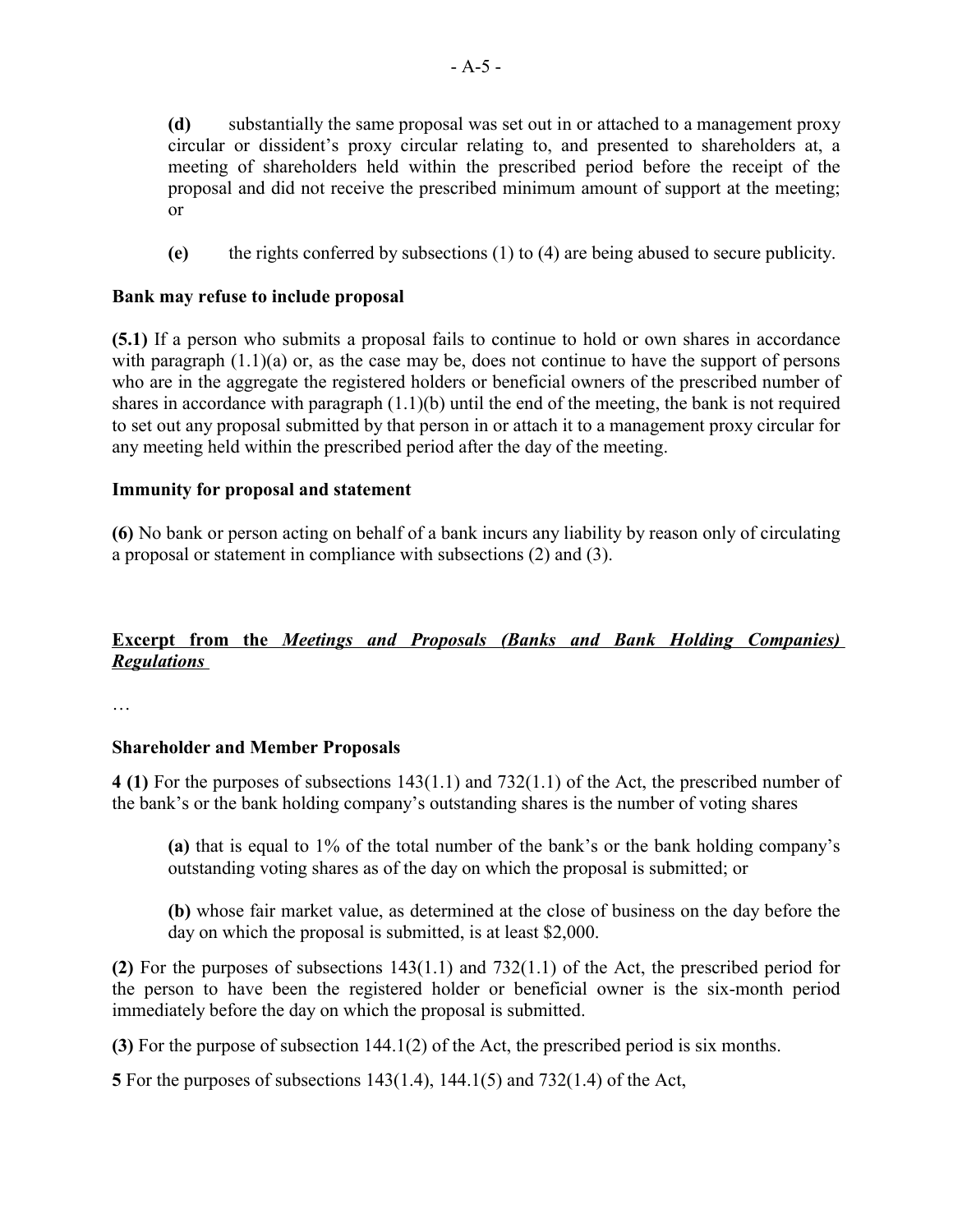**(a)** the bank or the bank holding company may request, within 14 days after it receives the person's proposal, that the person provide the proof that they meet the requirements; and

**(b)** the person shall provide the proof that they meet the requirements within 21 days after receiving the bank's or the bank holding company's request.

**6** For the purposes of subsections 143(3), 144.1(6) and 732(3) of the Act, the proposal and the statement in support of it together are not to exceed 500 words.

**7** For the purposes of paragraphs 143(5)(a), 144.1(8)(a) and 732(5)(a) of the Act, the prescribed number of days is 90 days.

**8** For the purposes of paragraphs 143(5)(c), 144.1(8)(c) and 732(5)(c) of the Act, the prescribed period is two years.

**9 (1)** For the purposes of paragraphs 143(5)(d), 144.1(8)(d) and 732(5)(d) of the Act, the prescribed minimum amount of support for a proposal is

**(a)** if the proposal was introduced at one annual meeting, 3% of the total number of shares voted or 3% of the total number of members that voted if the bank is a federal credit union;

**(b)** if the proposal was introduced at two annual meetings, 6% of the total number of shares voted at its last presentation or 6% of the total number of members that voted at its last presentation if the bank is a federal credit union; and

**(c)** if the proposal was introduced at three or more annual meetings, 10% of the total number of shares voted at its last presentation or 10% of the total number of members that voted at its last presentation if the bank is a federal credit union.

(2) For the purposes of paragraphs  $143(5)(d)$ ,  $144.1(8)(d)$  and  $732(5)(d)$  of the Act, the prescribed period is five years.

**10** For the purposes of subsections 143(5.1), 144.1(9) and 732(5.1) of the Act, the prescribed period is two years.

**11** For the purposes of subsections 144(1), 144.2(1) and 733(1) of the Act, the prescribed period for the person to be notified is 21 days.

# **Nomination of Directors**

**11.1 (1)** For the purposes of subsection 143(4) of the Act, the prescribed requirements for determining whether shares of the bank are owned by a person are that the person possesses both

**(a)** the full voting and investment rights pertaining to such shares; and

**(b)** the full economic interest in (including the opportunity for profit and risk of loss on) such shares.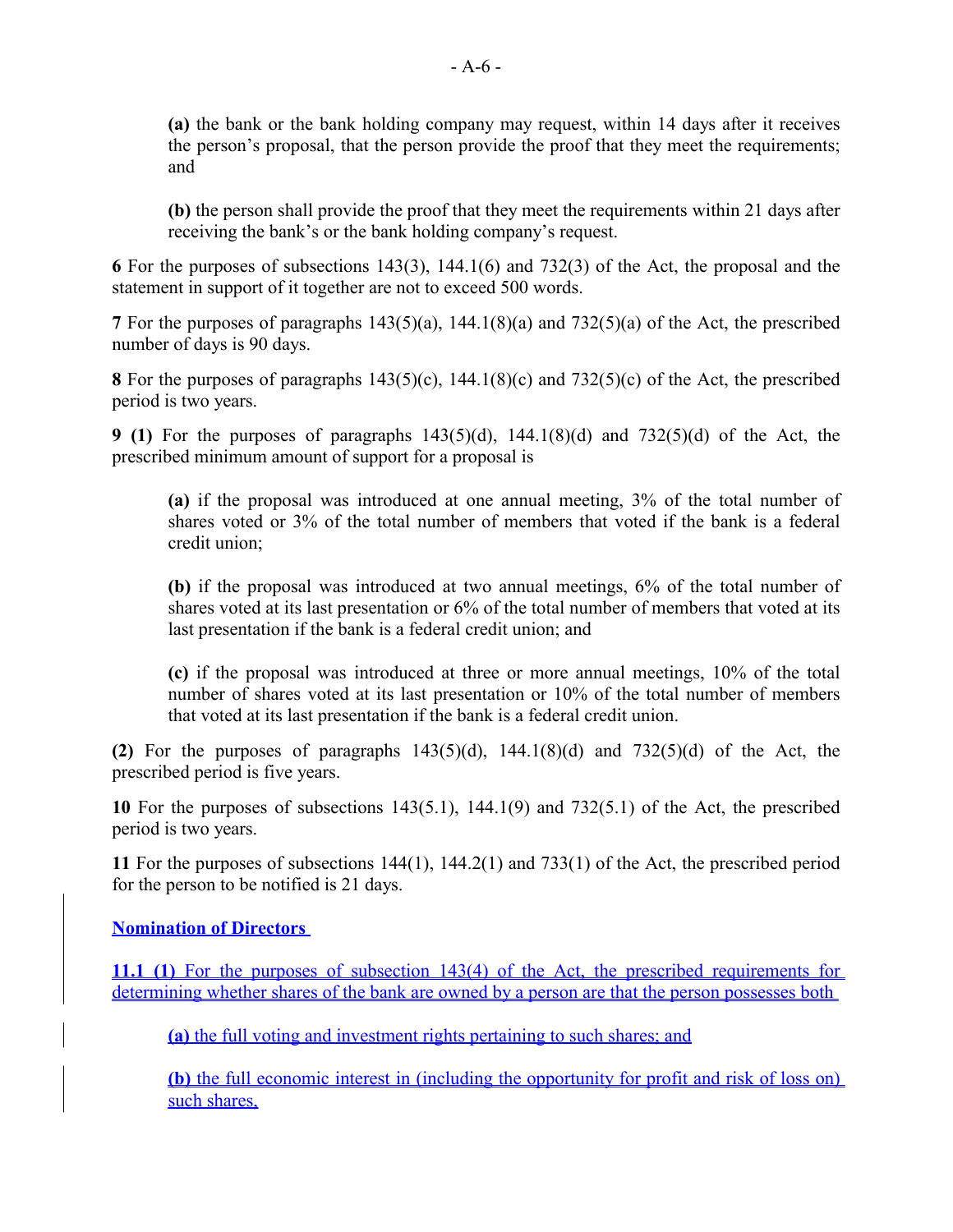excluding any shares (i) purchased or sold by the person in any transaction that has not been settled or closed, (ii) sold short by the person, (iii) borrowed by the person for any purpose or purchased by the person pursuant to an agreement to resell or subject to any other obligation to resell to another person, or (iv) subject to any option, warrant, forward contract, swap, contract of sale, other derivative or similar agreement entered into by the person, whether any such instrument or agreement is to be settled with shares or with cash based on the notional amount or value of shares of the bank, in any such case which instrument or agreement has, or is intended to have, the purpose or effect of  $(x)$  reducing in any manner, to any extent or at any time in the future, the person's full right to vote or direct the voting of any such shares, and/or (y) hedging, offsetting, or altering to any degree, gain or loss arising from the full economic ownership of such shares by the person.

**(2)** For purposes of subsection 11.1(1), (a) the person "owns" shares of the bank held in the name of a nominee or other intermediary so long as the person retains the right to instruct how the shares are voted with respect to the election of directors and possesses the full economic interest in the shares; (b) the person's ownership of shares of the bank shall be deemed to continue during any period in which the person has delegated any voting power by means of a proxy, power of attorney, or other similar instrument or arrangement that is revocable at any time by the person; and (c) the person's ownership of shares shall be deemed to continue during any period in which the person has loaned such shares provided that the person has the power to recall such loaned shares on not more than five business days' notice and continues to hold such shares through the date of the meeting of shareholders.

**11.2 (1)** For the purposes of subsection 143(4) of the Act, the prescribed exception for calculating the number of persons who have signed a proposal submitted under subsection 143(4) of the Act is that any two or more funds that (a) are under common management and investment control; (b) are under common management and funded primarily by a single employer; or (c) hold themselves out to investors as related companies for purposes of investment and investment services, shall be treated as one person for purposes of calculating the number of persons who have signed such proposal.

**(2)** For the purposes of subsection 143(4) of the Act, the prescribed time period for (a) the bank to request proof that the persons signing the proposal provide proof of entitlement to rely on an exception as provided under subsection  $143(4)(c)$  of the Act is 14 days after the date on which the bank received the proposal; and (b) the person to provide the proof required pursuant to clause (a) above is 21 days after receiving bank's request.

**11.3** For the purposes of subsection 143(4.2) of the Act, the maximum number of persons which may be nominated for election as directors at any meeting of shareholders shall be reduced by the number of

**(a)** persons included in a shareholder proposal for the meeting whom the bank decides to include as a nominee of the bank for election at the meeting;

**(b)** persons included in a shareholder proposal accepted by the bank who cease to satisfy, or were included in a shareholder proposal which ceases to satisfy the eligibility requirements under Act or as prescribed by regulation;